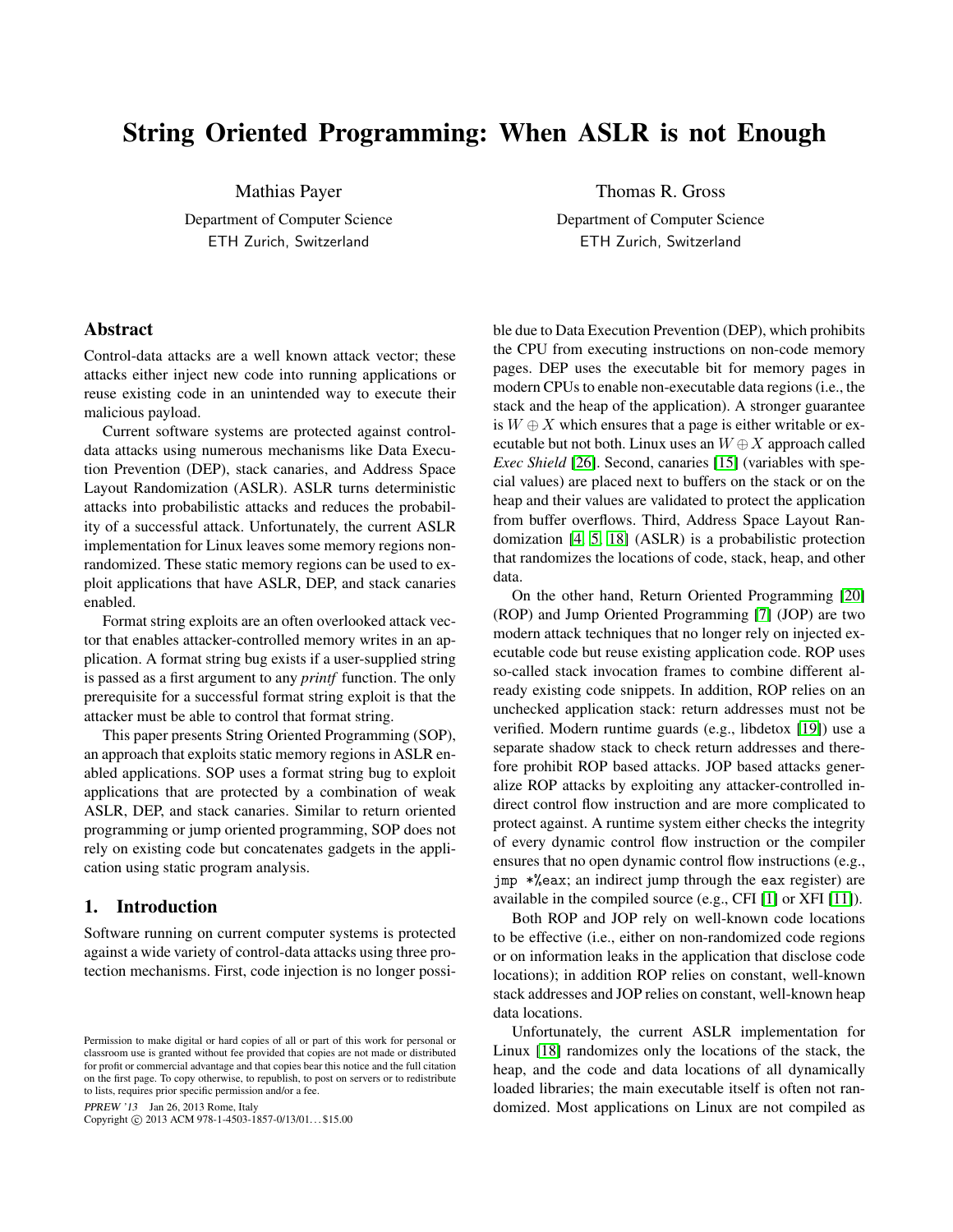Position Independent Executables (PIE) and are mapped to a static memory address (currently, only 27 out of all binaries on Ubuntu 11.10 are compiled as PIE). Static code regions create an opportunity for ROP and JOP. The combination of writable sections (e.g., the Global Offset Table -  $GOT<sup>1</sup>$  $GOT<sup>1</sup>$  $GOT<sup>1</sup>$ ), indirect control flow transfers (e.g., in the Procedure Linkage Table -  $PLT<sup>2</sup>$  $PLT<sup>2</sup>$  $PLT<sup>2</sup>$ ), and gadgets in the static application can be used to break ASLR. A gadget is a sequence of assembler instructions (not necessarily a function) that already exists in the memory image of the application and executes some specific computation that is valuable to the attacker.

One different class of bugs has not yet received adequate attention in the context of DEP, stack canaries, and ASLR: format string vulnerabilities. If an attacker controls the first parameter to a function of the printf family, the string is parsed as a format string. Using such a bug and special format markers result in arbitrary memory writes. Existing exploits use format string vulnerabilities to mount stack or heap-based code injection attacks or to set up return oriented programming. Format string vulnerabilities are not a vulnerability of the past but still pose a significant threat (e.g., CVE-2012-0809 reports a format string bug in sudo and allows local privilege escalation; CVE-2012-1152 reports multiple format string bugs in perl-YAML and allows remote exploitation, CVE-2012-2369 reports a format string bug in pidgin-otr and allows remote exploitation) and usually result in full code execution for the attacker.

This paper assumes the following attack model: an attacker with restricted privileges tries to escalate privileges using String Oriented Programming. The attacker has access to the binary (either because the application is open-source or through some information leak). The attacker is either remote and tries to get user access, or the attacker is local and tries to attack a "SUID" based binary to get administrator privileges. The attacker supplies specially crafted malicious input to the application to exploit a format string bug.

String Oriented Programming (SOP) leverages format string vulnerabilities in combination with ROP and JOP attacks to bypass ASLR, DEP, and stack canaries. We describe an approach that exploits arbitrary non-PIE binaries that use a combination of ASLR, DEP, and stack canaries. Stack canaries are bypassed by using attacker-controlled memory writes that leave the canaries intact. ASLR is circumvented by storing exploit data in well-known locations in static memory regions; control flow is redirected by overwriting GOT slots that are used by code in the PLT. DEP is circum-

vented by using either ROP or JOP. To add realism to this discussion, this paper focuses on IA32 and Linux but the discussed technique applies to, e.g., Windows and x86-64 as well.

# 2. Building blocks for String Oriented Programming (SOP)

SOP relies on an existing format string bug in an application and escalates to any possible control-data attack (code injection) or non-control-data attack (this paper uses either ROP or JOP as examples). This section introduces the different building blocks needed to set up SOP and relates these attack vectors to protection mechanisms that are the security standard of current applications.

# 2.1 Attack vectors

This section describes existing attack vectors that are used to exploit an application. A successful attack (i) redirects the control flow of the application to an alternate location that would not be reached otherwise (i.e., new code is injected into the application) or (ii) executes already existing code in a different context (i.e., existing code is executed with different - malicious - data). Both forms of attack rely on the following features:

1. The runtime environment must allow the redirection of the control flow to alternate locations using a control flow transfer instruction. Control flow transfer instructions are jump instructions, indirect jump instructions, conditional jump instructions, call instructions, indirect call instructions, return instructions, interrupts, and system calls. Direct control flow transfers encode the target in the instruction and cannot be used for exploits.

Indirect control flow transfers (indirect jumps, indirect calls, and return instructions) read the absolute target address from a data region or register. An attacker can redirect a legitimate indirect control flow transfer by controlling either the memory location or the specified register (depending on the encoding of the indirect control flow transfer). Exploits either overwrite the register with an attacker supplied value or overwrite the data region that contains the target pointer to achieve the initial control flow redirection: (i) for return instructions the EIP on the stack is overwritten, (ii) for indirect calls either a function pointer on the heap, a GOT entry in a shared library, or vtable entries of objects is changed, or (iii) for indirect jump instructions data-structures of the memory allocator [\[6\]](#page-8-10) are changed.

2. The exploit must inject some form of payload into the application. Control-data attacks inject machine code instructions into an executable memory region of the application. These instructions are executed after the initial control flow redirection. Data-based attacks like ROP or

<span id="page-1-0"></span><sup>&</sup>lt;sup>1</sup> The GOT enables dynamically shared libraries. Every imported function that is used in a module has a corresponding GOT entry. The GOT entry points to the runtime address of the imported function and is resolved by the dynamic loader.

<span id="page-1-1"></span><sup>2</sup> Each runtime module, e.g., a library or an executable, has a PLT that contains function stubs for each imported function. The code in the runtime module calls the local stub in the PLT which then redirects control flow through the GOT to the dynamically resolved imported function.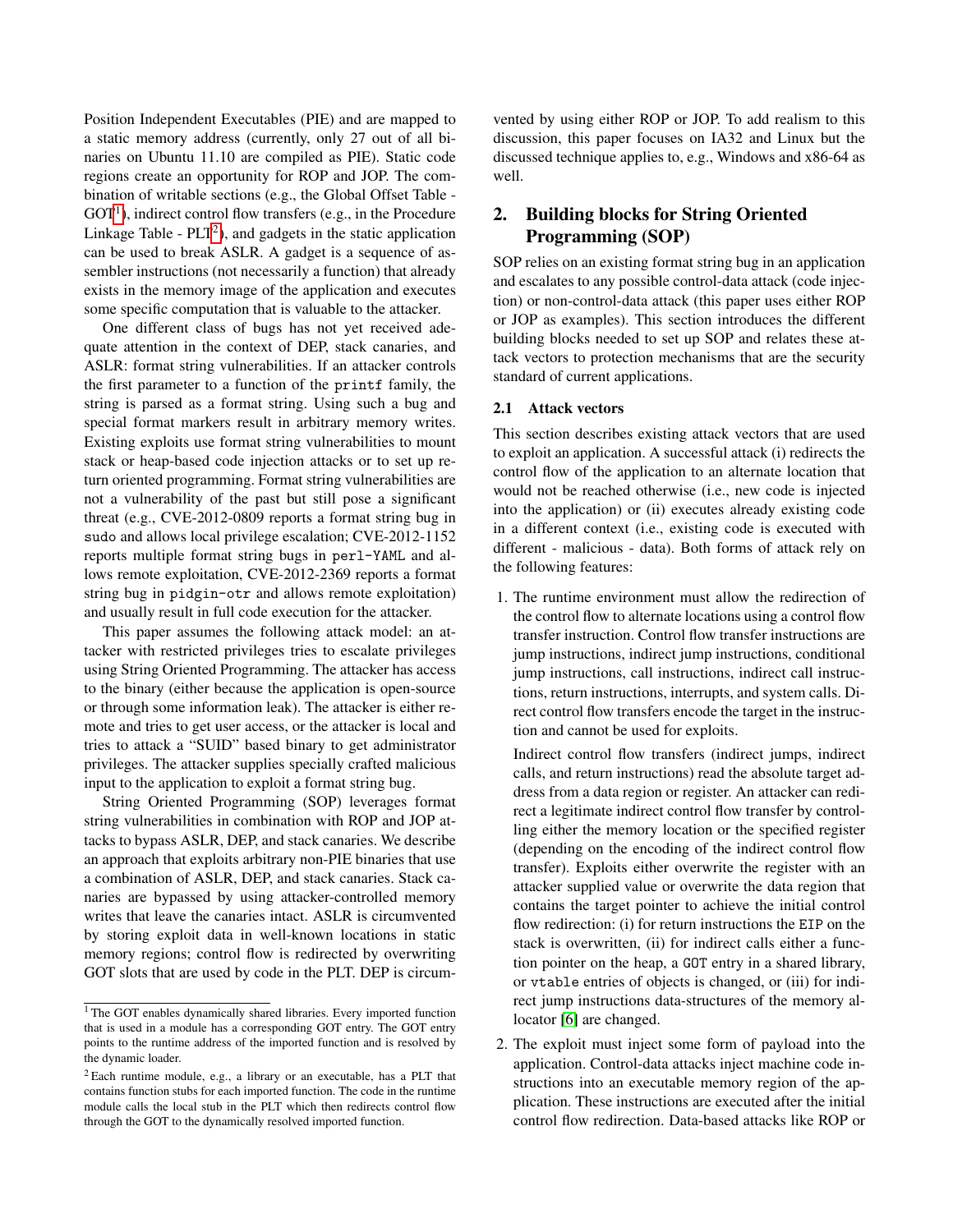JOP modify data structures of the application, a shared library, or the standard loader to execute their malicious payload.

An exploit is only successful if both requirements are met. The following sections present four possible attack vectors in more detail.

# <span id="page-2-2"></span>2.1.1 Code injection

A code injection attack writes code to an executable region of the application's memory image and transfers control to that injected code [\[2\]](#page-8-11). Code injection attacks often use a buffer overflow (e.g., for a C based string or array) to inject code and to overwrite the stored return instruction pointer on the stack in one step. Code injection attacks are *no longer effective* due to increased protection through ASLR, DEP [\[26\]](#page-8-0), and non-executable stacks that are enabled by default on modern systems.

Code injection is a mature attack vector that has been used for many years. Until recently Intel IA32 did not support the separation of code and data and the CPU tried to interpret any memory region as executable, enabling code injection attacks into data regions. x64, the 64 bit extension of the x86 ISA introduced an additional executable flag for each memory page. The executable flag enables separation of data and code. Only code on pages that have the executable flag set is executed by the CPU. If an exploit redirects control flow to a data page then an exception is triggered. Current operating systems support some form of  $W \oplus X$ ; a memory page is either writable or executable. Due to  $W \oplus X$  this attack vector is only applicable if the application uses memory pages that are both writable and executable which is not common except for (i) some old applications that use executable trampolines on the stack, (ii) misconfigured memory regions, or (iii) memory pages that are used to place code that is dynamically generated by a just-in-time compiler.

#### <span id="page-2-3"></span>2.1.2 Return Oriented Programming

Return to libc and Return Oriented Programming [\[16,](#page-8-12) [20,](#page-8-5) [22\]](#page-8-13) (ROP) rely on control of both the stack pointer and the contents of a data buffer on the stack. One way to satisfy these preconditions is through a stack-based buffer overflow. A ROP attack constructs a set of stack invocation frames that are popped one after the other. Each stack invocation frame prepares a set of parameters on the stack and targets a gadget that uses the parameters and executes some computation. A ret2libc attack [\[23\]](#page-8-14) is a simple ROP attack that uses only one stack invocation frame to execute a libc function (e.g., system()) with a set of attacker-controlled parameters. ROP works around DEP but relies on static addresses for the stack and for the gadgets. In addition ROP needs a way to initially redirect control flow to the first ROP invocation frame.

```
int foo (char *emp) {
  \frac{1}{4} assert (strlen (cmp) < MAX_LEN)
  char tmp [MAX_LEN];
   s t r c p y ( tmp , cmp ) ; / / m i s s i n g bound c h e c k
   return strcmp (tmp, "foobar");
}
. . .
/ / u s e r s t r i s > MAX LEN
if ( is_foobar ( user_str ))
. . .
```
Listing 1. A potential stack-based overflow.



<span id="page-2-1"></span>Figure 1. Stack before and after a ROP attack.

Q [\[22\]](#page-8-13) is a system that analyzes binaries for ROP possibilities. The automatic scanning works around ASLR for non-PIE binaries but relies on a system without stack canaries. Q is therefore not effective on Linux systems like Ubuntu that enable ProPolice (stack canaries) by default.

[Listing 1](#page-2-0) shows a vulnerable C snippet that is prone to a stack-based buffer overflow. An attacker can inject any data into the buffer and write over the bounds of the buffer to overwrite data structures that are higher up in the stack frame. [Figure 1](#page-2-1) illustrates a simple return oriented programming attack that exploits the missing bound check in [List](#page-2-0)[ing 1](#page-2-0) to create one stack invocation frame that executes the system() function with forged parameters.

#### <span id="page-2-4"></span>2.1.3 Jump Oriented Programming

Jump Oriented Programming [\[7,](#page-8-6) [20\]](#page-8-5) (JOP) is similar to ROP in that JOP manipulates the control flow of the application. Jump oriented data is not limited to stack overflows but uses modified indirect control flow transfers to construct the chain of executed gadgets. Indirect control flow transfers are used in the application to support, e.g., library calls, function pointers (callbacks), and object oriented programming. JOP has similar limitations like ROP and needs static addresses for the gadgets and a known heap location for the JOP dispatcher. In addition JOP needs to redirect control flow to the first JOP dispatcher. ASLR severely limits the initial redirection for JOP on current Linux systems.

[Figure 2](#page-3-0) illustrates a simple JOP dispatcher on a modified heap object. The dispatcher is a special gadget that uses one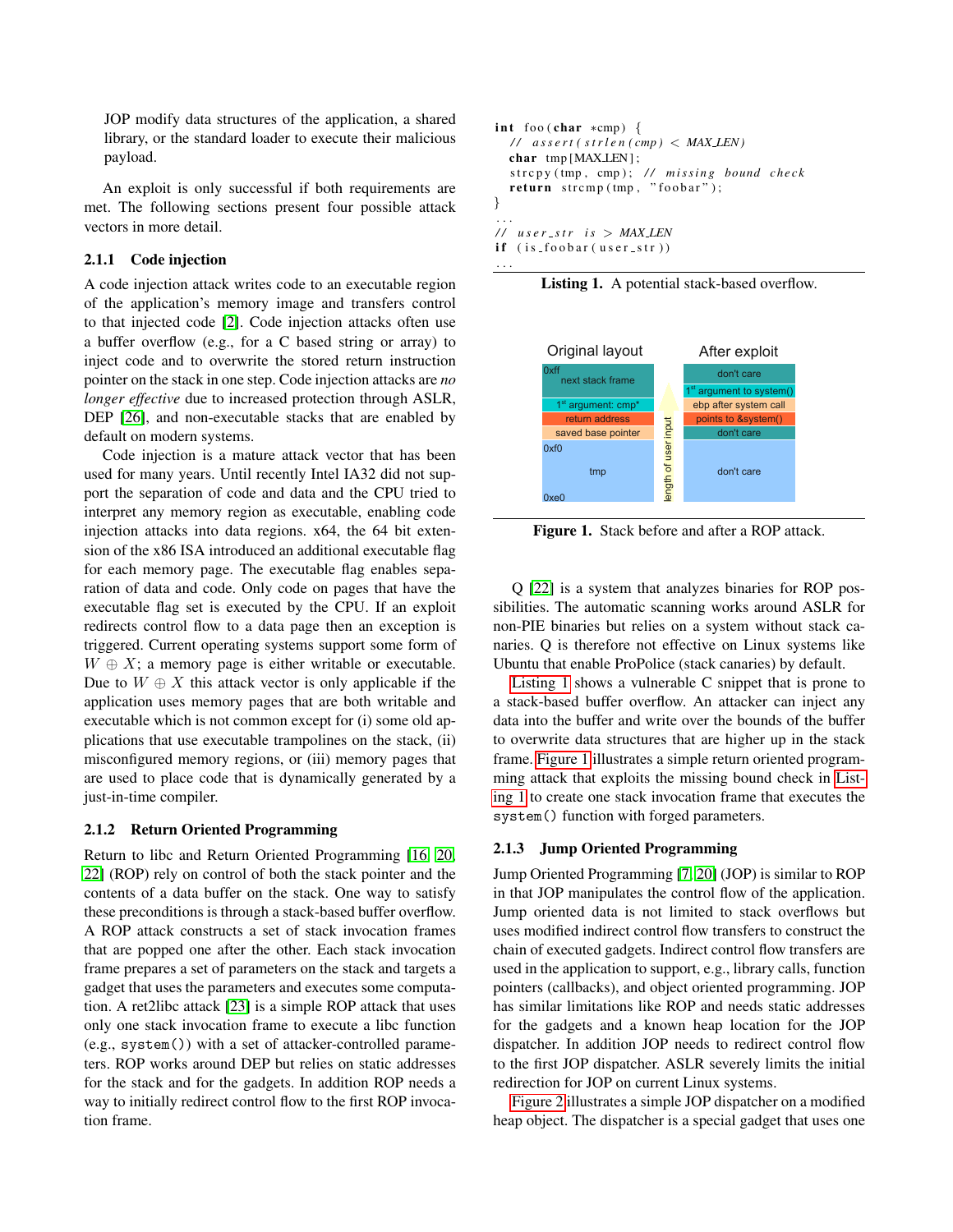register to dispatch individual JOP frames. Each JOP frame contains data and a pointer to a code gadget. The gadget returns control flow to the dispatcher after execution.

#### 2.1.4 Format string attacks

A format string attack [\[13,](#page-8-15) [14,](#page-8-16) [17,](#page-8-17) [21\]](#page-8-18) exploits that an attacker controls the first parameter to a function of the printf-family (all functions that accept a format string as a parameter, e.g., printf, fprintf, sprintf, and vprintf). The printf-family parses the format string argument for control tokens (of the form %T) to determine the number of variable parameters that follow. The token determines how the output on the n-th position on the stack is formatted in the string. Many programmers forget to check user-controlled strings for these control tokens and pass the string directly to the function (e.g., printf(usr\_str)). A safe implementation would use a static parameter to pass a single string  $(e.g., printf("%s",usr_str)).$ 

The malicious format string can use tokens like %p to read specific pointers on the stack, and  $\%$ s to read specific stack addresses as strings. An attacker uses these parameters to get information about the application during the construction of the format string attack.

The %n token reverses the order of input and writes the number of already printed characters to the specified pointer. Any argument on the stack can be used as a target address for %n, e.g., %4\$hn writes 2 bytes to the pointer specified  $4*4 =$ 16 bytes upwards on the stack. The format string itself can be used to store pointers to specific addresses if it is placed on the stack. The number of written bytes can be controlled with additional parameters (e.g., printf("%NNc"); prints  $NN$  bytes) and increases the counter used for  $\lambda$ n. For example, printf("AAAA%1\$49391c%6\$hn") writes 0xc0f3 (2 bytes,  $0xc0f3 - 4 = 49391$  to  $0x41414141$  if the string itself is on the 6th slot up on the stack. In this example an input string of 18 bytes length is used to generate an attacker-controlled 2 byte memory write. Format string attacks write arbitrary values to arbitrary memory locations. These attacker-controlled memory writes are used to, e.g., redirect control flow to injected code.



<span id="page-3-0"></span>Figure 2. Modified heap object after JOP attack.

#### 2.2 Protection mechanisms

This section discusses protection mechanisms that try to detect possible attacks on different levels of granularity. The protection mechanisms either (i) check the integrity of the stack, (ii) verify library usage, (iii) encrypt pointers, (iv) change the instruction set, (v) protect format strings, (vi) randomize memory locations, or (vii) check and verify every instruction that changes control flow.

Most languages place buffers and variables alongside with return instruction pointers and frame pointers on the regular application stack. Several protection mechanisms [\[10,](#page-8-19) [15\]](#page-8-1) verify the stored return instruction pointer on the stack or a canary next to the instruction pointer before the return instruction dereferences the stored address. These mechanisms protect from malicious changes of the return address and the stack layout.

Libsafe/Libverify [\[3\]](#page-8-20) implements wrappers for library functions that are used in attacks. This approach protects applications from common errors and adds extra checks to "dangerous" functions. A disadvantage of this approach is that it only protects specific functions and general patterns of attack vectors. The glibc has a set of similar patches that are enabled if the FORTIFY SOURCE switch is enabled at compile time on a per-application basis. These patches check every parameter of format strings. Under certain constellations the fortify patches are not secure and can be disabled at runtime [\[21\]](#page-8-18).

Pointer encryption [\[9\]](#page-8-21) is an interesting approach to protect instruction pointers from malicious changes. All instruction pointers are encrypted (e.g., using a hash). The application uses the encrypted pointers in all computation (e.g., comparing different function pointers). The compiler adds additional code that resolves the original instruction pointer using the given encrypted pointer whenever it is dereferenced. The attacker does not know the encryption function and therefore cannot forge a pointer to an arbitrary address. Instruction set randomization [\[12\]](#page-8-22) is a similar approach. The application uses a randomized instruction set and an attacker is unable to guess the instruction set.

Format Guard [\[8\]](#page-8-23) warns if format strings and functions of the printf family are used with unchecked user input. These guards protect the already existing functions of the libc but do not protect from format string exploits in the application code.

Address Space Layout Randomization (ASLR) [\[4,](#page-8-2) [5,](#page-8-3) [18\]](#page-8-4) randomizes all memory regions of an application (e.g., dynamically loaded libraries, heap, and stack). A potential exploit can no longer rely on constant addresses for, e.g., library routines and gadgets. A drawback of this approach is that the address space for 32bit binaries is small and only a few bits can be randomized which opens the possibility of probabilistic attacks [\[24\]](#page-8-24).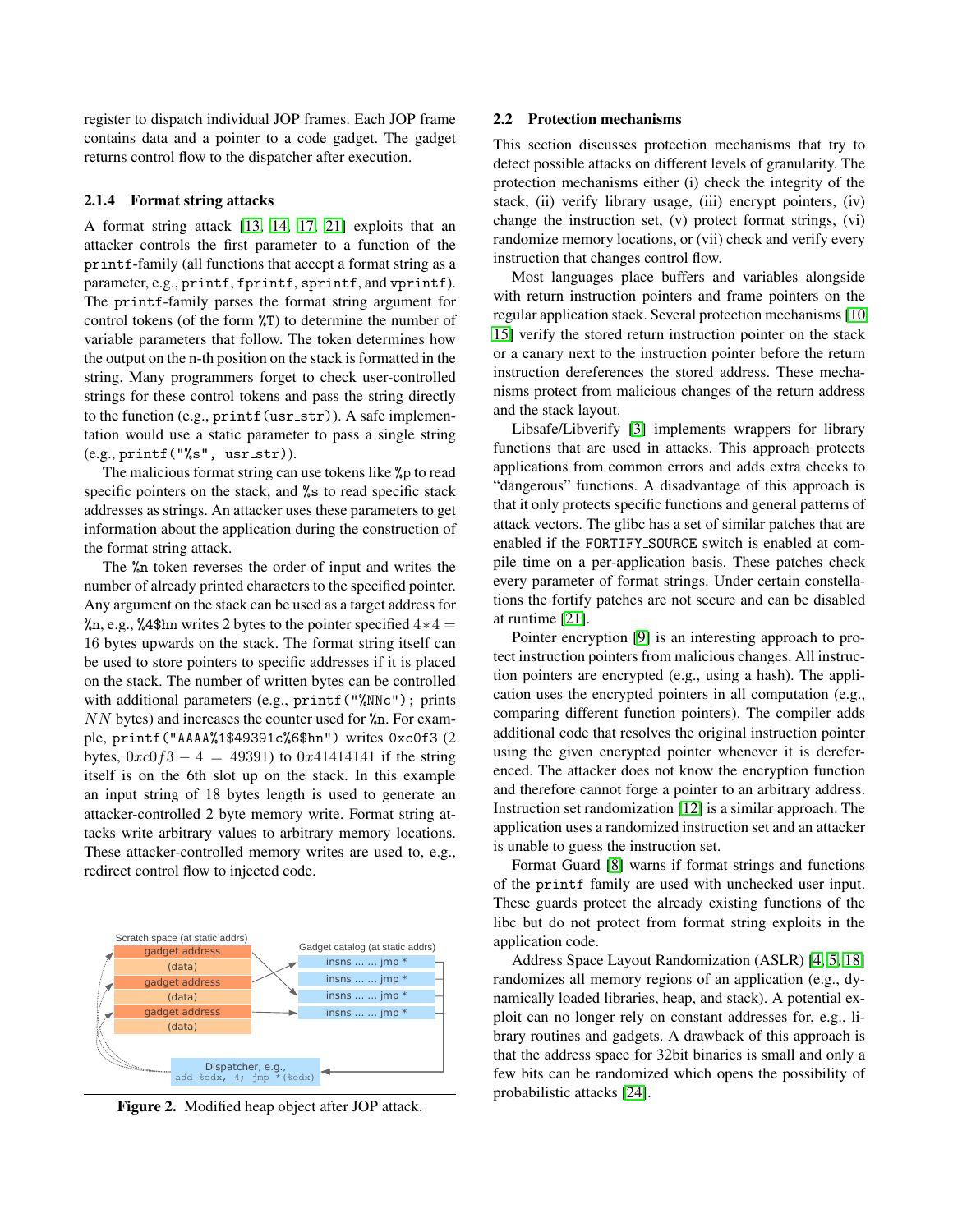CFI/XFI [\[1,](#page-8-8) [11\]](#page-8-9) uses static binary translation to verify every target of all control flow transfers. A set of targets is associated with every control flow transfer location. The group of targets is identified with a secret number. This number is verified when the control flow transfer is executed. The control flow transfer is allowed only if the target number (in the target code) matches the verification code at the source location.

Libdetox [\[19\]](#page-8-7) is a dynamic binary translation approach that uses runtime information to construct a control flow graph. This control flow graph is enforced at runtime using dynamic checks that are encoded into the translated code.

#### 2.3 Weak ASLR: static regions

The Linux ASLR implementation [\[18\]](#page-8-4) on x86 is limited if the application itself is not compiled as a Position Independent Executable (PIE). In particular non-PIE ASLR applications are mapped to a constant address (this includes the data section, bss section, code section, GOT section, and PLT section). An application can be compiled into a PIE, which can then be loaded at random addresses. Linux distributions like Ubuntu only compile a small set of binaries (27 for Ubuntu 11.10) as PIE due to a high performance penalty on x86 [\[25\]](#page-8-25). All other programs are compiled without PIE and remain vulnerable in the presence of weak ASLR.

The application image starts at a specific constant address (0x0804800). The PLT and GOT regions remain constant as well. The GOT region is writable; writes to a GOT slot can be used to store attack data at static addresses or to redirect control flow by redirecting PLT slots to other locations.

# 3. String Oriented Programming

String Oriented Programming (SOP) combines a format string vulnerability and ROP/JOP code-reuse techniques into one technique that bypasses ASLR, stack canaries and DEP for non-PIE binaries. SOP uses gadgets that are available in the code region of the application. SOP assumes that some form of DEP is enforced by the system. Otherwise it would be simple to inject some code and to redirect the control flow to the injected code.

Format string exploits enable attacker-controlled writes to attacker-controlled addresses (encoded in the format string) to any memory location that is referenced through a pointer on the stack. An attacker can place arbitrary pointers in an attacker-controlled buffer on the stack; these pointers are then used in the format string attack to write arbitrary memory locations. We assume that the FORTIFY SOURCE patches of the glibc are not enabled (or that we can call printf directly). Under some assumptions the fortify patches can be disabled using the format string attack itself or some other auxiliary attack [\[21\]](#page-8-18). The fortify patches only add some complexity (and length to the format string).

# 3.1 Executing code

SOP uses two scenarios to get control of the application without executing injected code. The scenarios are similar to either ROP or JOP. The first (simpler) scenario exploits DEP and stack canaries, while the second scenario exploits DEP, stack canaries, and weak ASLR.

# <span id="page-4-0"></span>3.1.1 Direct control flow redirect

The first code execution scenario uses an attacker-controlled memory write and a user-controlled buffer on the heap or on the stack (often the format string itself) to prepare the attack. The attacker-controlled memory write redirects control flow by overwriting the return instruction pointer on the stack to a gadget that adjusts the stack frame to the attacker-controlled buffer. The buffer contains a set of invocation frames that concatenate several available gadgets to execute arbitrary code. If the buffer is on the stack then SOP can use ROP, if the buffer is on the heap then SOP can use JOP. This approach combines format string exploits and ROP similar to Section 7.2 of Nergal's paper on advanced return to libc attacks [\[16\]](#page-8-12).

#### <span id="page-4-1"></span>3.1.2 Indirect control flow redirect

The second code execution scenario uses static data regions in the main application to store all exploit data. Control flow is redirected in two steps: SOP first overwrites the GOT slot that is used by the PLT jump that resolves the next imported function (in the control flow), the application then continues until the next imported function is called. The PLT jump then redirects the control flow to either a ROP gadget or to a JOP dispatcher.

#### <span id="page-4-2"></span>3.2 Resolving addresses

Without ASLR, SOP can be used to easily construct a set of invocation stack frames using direct control flow redirection as in [Section 3.1.1](#page-4-0) that execute arbitrary functions of the libc (e.g., mmap to map an executable memory region, strcpy to copy the shellcode), and an indirect control flow transfer to the injected shellcode). If (weak) ASLR is enabled, then the only option for an exploit is to use an indirect control flow redirection as in [Section 3.1.2.](#page-4-1)

Exploits are limited to imported library functions and code sequences available in the application. The dynamic loader resolves the dynamic locations for all imported library functions when they are called, enabling indirect calls of library functions through the PLT slots of the application.

The imported library functions in the PLT region can be used to resolve unimported and unreferenced functions. The location of resolved library functions are stored at static addresses in the GOT region. Gadgets can read and modify these addresses. If the binary of the library is known then the (dynamic) addresses of other library functions that are not imported can be computed. The gadget adds the offset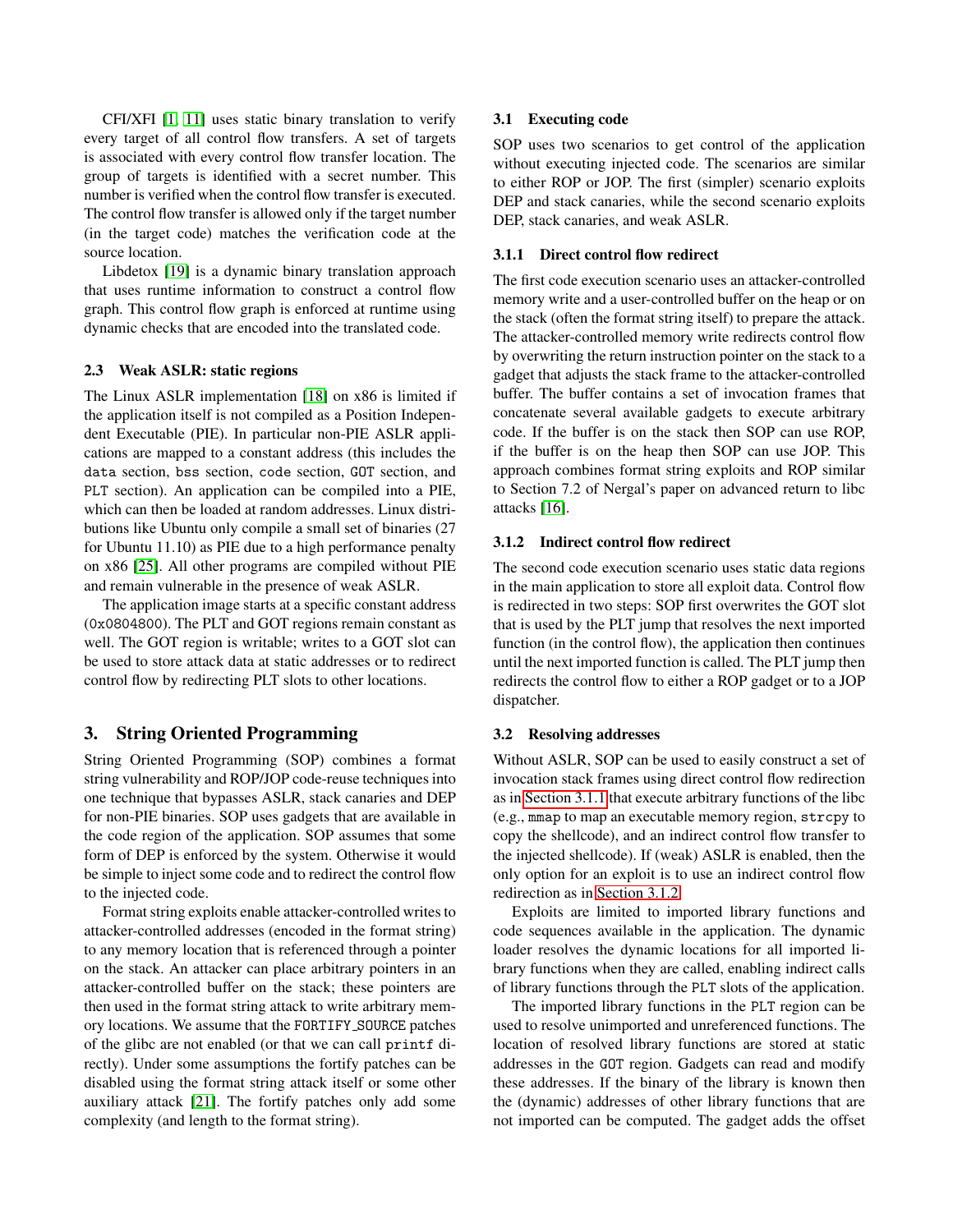```
void foo (char *arg) {
  char text [1024];if (\text{strlen}(\text{arg}) \geq 1024) return;
  strcpy (text, arg);
  print(f (text);puts ("logged_in");}
. . .
foo (user str);. . .
```
Listing 2. A potential format string attack

between the imported function and the requested function to the resolved address in the PLT slot. This enables gadgets to resolve any (unimported) library function whenever a symbol of that library is used.

# 4. SOP case study

The SOP case study shows how the sample program in [List](#page-5-0)[ing 2](#page-5-0) can be exploited under different environmental configurations. The host system uses a set of different protection features that are either enabled or disabled. The protection features are ASLR, DEP, stack canaries[\[15\]](#page-8-1) (protecting the application against buffer overflows), and if specific libc functions are already imported in the main application. The application is compiled without PIE, i.e., the main application image is mapped to a fixed address. This is the standard configuration for Ubuntu 11.10.

#### 4.1 Mo DEP, no ProPolice, no ASLR

If neither ASLR nor DEP are active then the format string contains an attacker-controlled memory write to, e.g., the return instruction pointer, a GOT slot, or a function pointer to redirect control flow to the injected code on the buffer on the stack. This attack conforms to the simple code injection attack in [Section 2.1.1.](#page-2-2)

# 4.2 DEP, no ProPolice, no ASLR

Exploits rely on data oriented attacks if DEP is enabled. In this configuration a buffer overflow is the simplest solution to set up a ROP attack as described in [Section 2.1.2](#page-2-3) or a JOP attack as shown in [Section 2.1.3.](#page-2-4)

# <span id="page-5-3"></span>4.3 DEP, ProPolice, no ASLR

Enabling the ProPolice extension changes the threat landscape and buffer overflows can no longer (easily) be used to exploit systems. ProPolice is enabled by default in recent versions of  $\text{gcc}^3$  $\text{gcc}^3$ . On the other hand ASLR is not enabled in this configuration therefore a format string attack is used to redirect control flow (by overwriting the return instruction pointer of the printf function itself) to a gadget that adjusts



<span id="page-5-2"></span>Figure 3. Stack before and after a format string based exploit that prepares stack invocation frames and works around ProPolice (blue: callee, orange: foo, green: printf).

the %esp pointer into the user-controlled string. The combination of gcc version 4.5.2 and libc-2.13 adds the function libc csu init to all compiled binaries; this function contains a gadget (add \$0x1c,%esp; pop %ebx; pop %esi; pop %edi; pop %ebp; ret) that lifts the %esp by 44 bytes. The format string is prepared so that it contains a set of invocation frames that enable ROP at that specific address.

[Figure 3](#page-5-2) compares the stack layouts of [Listing 2](#page-5-0) when the control flow is inside the printf function. ProPolice (i) adds a secure canary behind the buffer (that is checked before the return instruction pointer is dereferenced) and (ii) copies the arguments below the buffer. The stack invocation frames in the buffer contain sets of arguments plus return instruction pointers to libc functions (e.g., a call to system would be encoded as &system; pointer to argument string). Pointers to, e.g., string arguments, can be directly encoded because the stack addresses are known due to the missing ASLR protection.

#### 4.4 DEP, ProPolice, ASLR, imports available

If ASLR is enabled then the stack and library addresses are no longer constant and therefore unknown. The application itself is located at a static address. In this section we assume that all the gadgets and all the library functions that we want to call are imported in the main application. SOP uses the same basic technique as in [Section 4.3](#page-5-3) with two differences.

The first difference is that the functions are not called directly but through their PLT slots in the application (i.e., the address of function is replaced by the address of

<span id="page-5-1"></span><sup>3</sup> ProPolice is on by default and can be disabled on request using the -fno-stack-protector compile-time switch.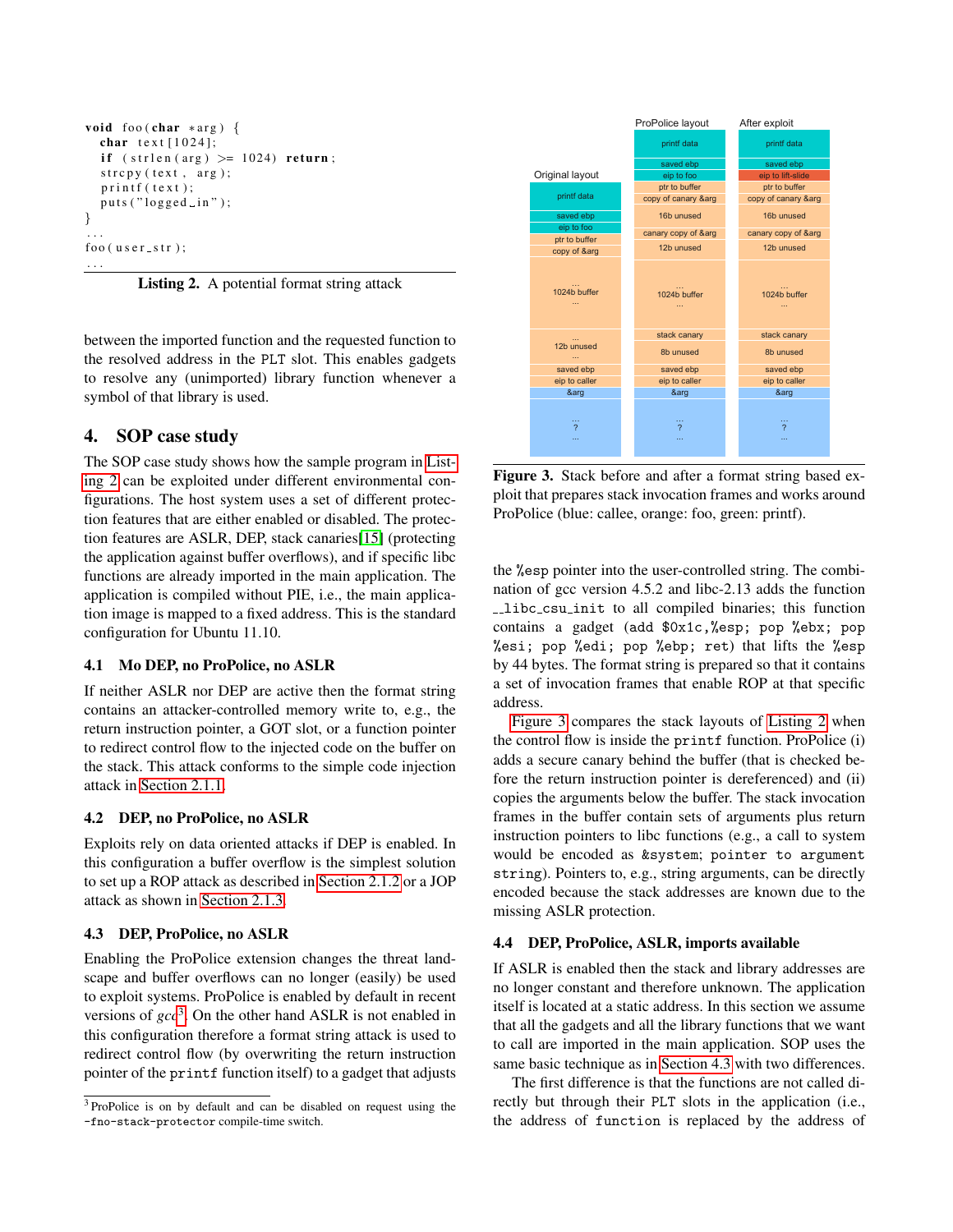

<span id="page-6-0"></span>Figure 4. Static and dynamic data regions using weak ASLR. [Listing 2](#page-5-0) is stopped after the call to printf.

function@PLT). The PLT section contains an entry for each imported function. This code stub executes an indirect jump through a corresponding GOT entry. The standard loader resolves the correct address for the application. SOP piggybacks on the standard loading process to resolve the correct references to randomized library functions before they are executed.

The second difference is that addresses on the stack are no longer encoded directly. Any data that is used in the exploit must first be copied to a static region in the application. SOP uses a sequence of format string writes (or an invocation of strcpy) to prepare the static data. The invocation frames then use the well-known locations as arguments.

[Figure 4](#page-6-0) shows a simple exploit that uses a sequence of three four byte writes to (i) write the 8 bytes string "/bin/sh $\0$ " into two GOT slots, (ii) overwrite the GOT entry of the imported function that is called next with the lift esp gadget that we used in [Section 4.3,](#page-5-3) and (iii) prepare the beginning of the exploit string with a stack invocation frame that calls system trough the static address of system@PLT. After printf returns the function would continue and try to execute puts, the next imported function in our program. But the PLT entry of puts is redirected to our *lift esp* gadget that pops some values from the stack and returns into the beginning of the format string on the stack that contains the ROP stack invocation frames. The ROP invocation frame then executes system("/bin/bash"); (or any other attacker-controlled payload).

## 4.5 DEP, ProPolice, ASLR, no imports available

If all protection mechanisms are enabled and the application does not import specific library functions then missing function addresses are resolved on the fly. Any missing imports are resolved using the approach described in [Section 3.2.](#page-4-2) A single imported libc function allows an exploit to call any sequence of libc functions with arbitrary arguments

through offset calculation and GOT updating between the different function calls, thereby circumventing ASLR, DEP, and ProPolice.

# 5. Possible mitigation techniques

This section discusses two possible mitigation techniques to protect applications from SOP. The first mitigation technique discusses a possible extension of ASLR to all memory segments of an application while the second mitigation technique focuses on fixing the printf function.

#### 5.1 Full ASLR

Full ASLR randomizes the address layout of the main application (including writable sections like the GOT section) as well as the layout of all libraries. A PIE application has no static memory addresses during subsequent executions. Possible exploits techniques need additional information leaks in the application that disclose the location of code sequences as a first step.

Current applications on IA32 use weak ASLR that is limited to libraries because of performance reasons. The ASLR implementation uses an additional register as a relative code reference pointer. Registers are sparse on IA32 and the use of one of the few registers leads to a huge performance impact.

This section supports the performance overhead claim and presents an evaluation for the PIE feature of GCC that produces position independent executables. The PIE feature enables ASLR for binaries. The evaluation uses GCC version 4.5.2-8ubuntu on Ubuntu 11.04 with Linux kernel version 2.6.38-15-generic and glibc version 2.13. The evaluation system uses an Intel Core i7 dual core CPU clocked at 3.07 GHz with active SMP and 12GB RAM. The evaluation uses all benchmarks of the SPEC CPU2006 v1.01 benchmark suite that compile using recent GCC versions. The evaluation uses two different compilation settings. The benchmarks are compiled with either -O3 or -O2. The benchmarks are executed using the runspec program and the configuration uses 3 runs.

[Table 1](#page-7-0) compares SPEC CPU2006 performance for -O3 (the most aggressive optimization level of GCC) with and without -fPIE. We see that PIE executables are never faster than non-PIE executables and the overhead varies between 0.37% and 26% depending on the benchmark. The benchmarks can be grouped into 4 groups: negligible overhead between 0% and 2% (4 benchmarks), small overhead up to 5% (3 benchmarks), medium overhead between 5% and 10% (5 benchmarks), and high overhead with more than 10% performance penalty (7 benchmarks).

The benchmarks with high overhead either have a highly irregular workload with a large amount of indirect control flow transfers (400.perlbench and 458.sjeng) or process streams of data (401.bzip2, 453.povray, and 482.sphinx3).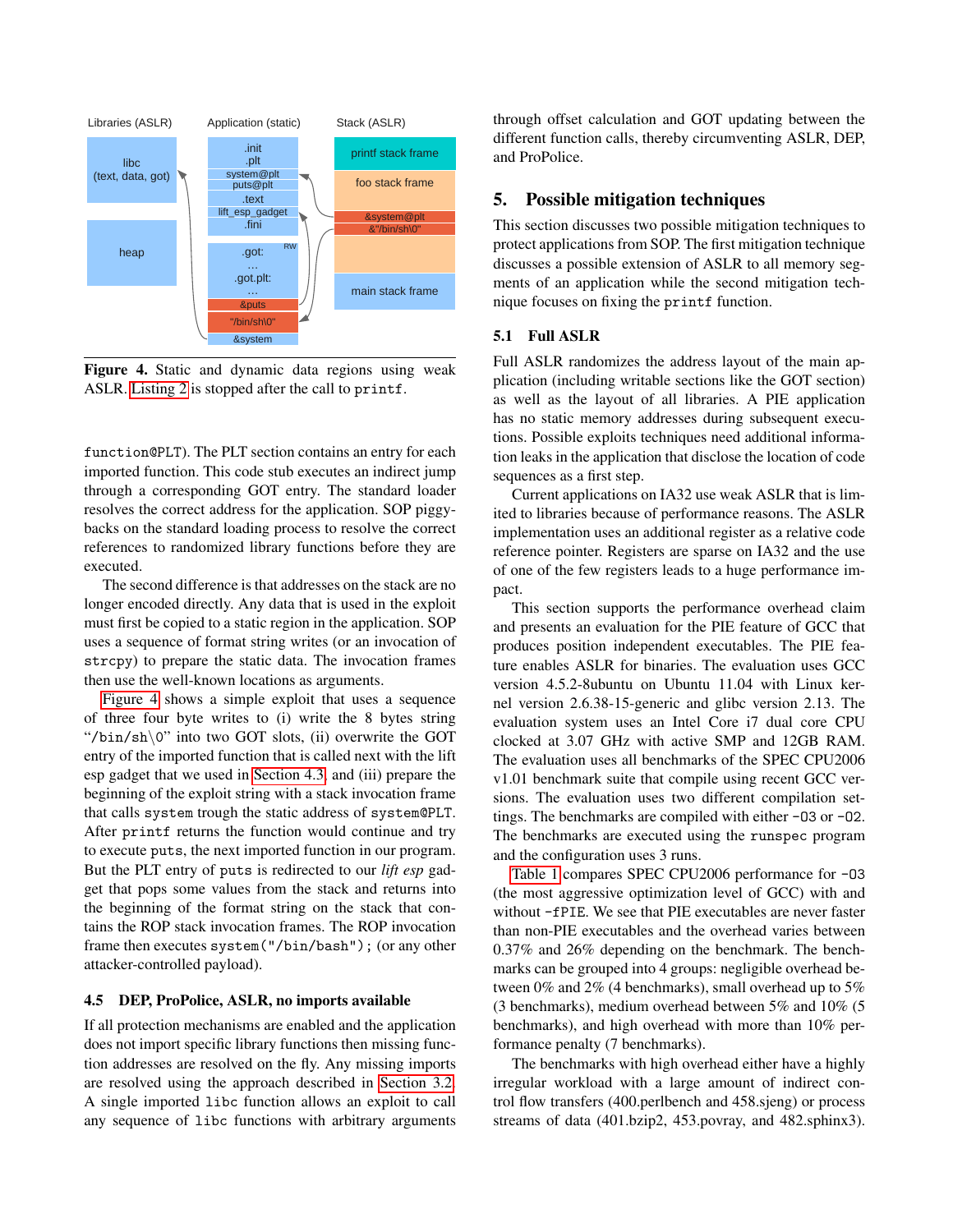

<span id="page-7-1"></span>Figure 5. Comparison of the overhead for PIE between -O2 and -O3.

| <b>Benchmark</b>   | $-03$ [s] | $-03$ -fPIE [s] | Ovhd. [%] |
|--------------------|-----------|-----------------|-----------|
| 400.perlbench      | 369       | 463             | 25.47%    |
| 401.bzip2          | 610       | 713             | 16.89%    |
| $403.\mathrm{gcc}$ | 308       | 334             | 8.44%     |
| $429$ .mcf         | 254       | 262             | 3.15%     |
| 445.gobmk          | 479       | 550             | 14.82%    |
| 456.hmmer          | 554       | 584             | 5.42%     |
| 458.sjeng          | 533       | 671             | 25.89%    |
| 462.libquantum     | 560       | 624             | 11.43%    |
| 464.h264ref        | 760       | 829             | $9.08\%$  |
| 471.omnetpp        | 298       | 323             | 8.39%     |
| 473.astar          | 472       | 492             | 4.24%     |
| 483.xalancbmk      | 242       | 259             | 7.02%     |
| 433.milc           | 394       | 400             | 1.52%     |
| 444.namd           | 536       | 538             | $0.37\%$  |
| 447.dealII         | 426       | 431             | 1.17%     |
| 450.soplex         | 258       | 270             | 4.65%     |
| 453.povray         | 244       | 290             | 18.85%    |
| 470.1bm            | 327       | 328             | 0.31%     |
| 482.sphinx3        | 520       | 607             | 16.73%    |
| Average            | 429       | 472             | 10.12%    |
| Geo. mean          | 405       | 443             | 9.40%     |

<span id="page-7-0"></span>Table 1. Performance of SPEC CPU2006 for -O3 and relative overhead for PIE.

These workloads have a high register pressure and the reduced set of registers is the source for the high overhead.

[Figure 5](#page-7-1) compares the SPEC CPU2006 results for -O2 and -O3. The benchmarks are ordered by descending overhead for -O3. The overhead for both -O2 and -O3 is comparable for all benchmarks.

The average overhead for PIE (when compiled with O3) is 10% and the geometric mean is 9.4%. This overall nonnegligible overhead is the reason why not all applications are compiled with PIE. The Ubuntu distribution chooses performance over the increased security benefit that PIE offers.

## 5.1.1 Fixing libc

A second possible mitigation strategy is to fix (and patch) the printf functions in libc. Either the %n token could be removed, or the compiler could ensure that printf may only access passed parameters. FormatGuard [\[8\]](#page-8-23) already presents similar mitigation strategies. Recent GCC versions execute some static checks and print a warning if format strings can be supplied by an external user. In addition libc uses FORTIFY SOURCE to execute additional runtime checks for format strings (e.g., a format string that uses %n must be in a non-writable memory area, and if direct parameter access is used in a format string to access the n-th parameter on the stack then all other parameters on the stack between the first parameter and the n-th must be accessed as well in the same string). Due to implementation limitations of libc (that must support both modes with and without FORTIFY SOURCE in a single binary) these patches can be disabled at runtime as described in, e.g., [\[21\]](#page-8-18).

Even if the libc is fixed and all possible format string vulnerabilities are removed then the problem of the unrandomized application memory image remains. Some static sections of the application are writable on IA32 and can be used to setup an exploit using a data attack that enables a set of attacker-controlled writes to arbitrary memory locations.